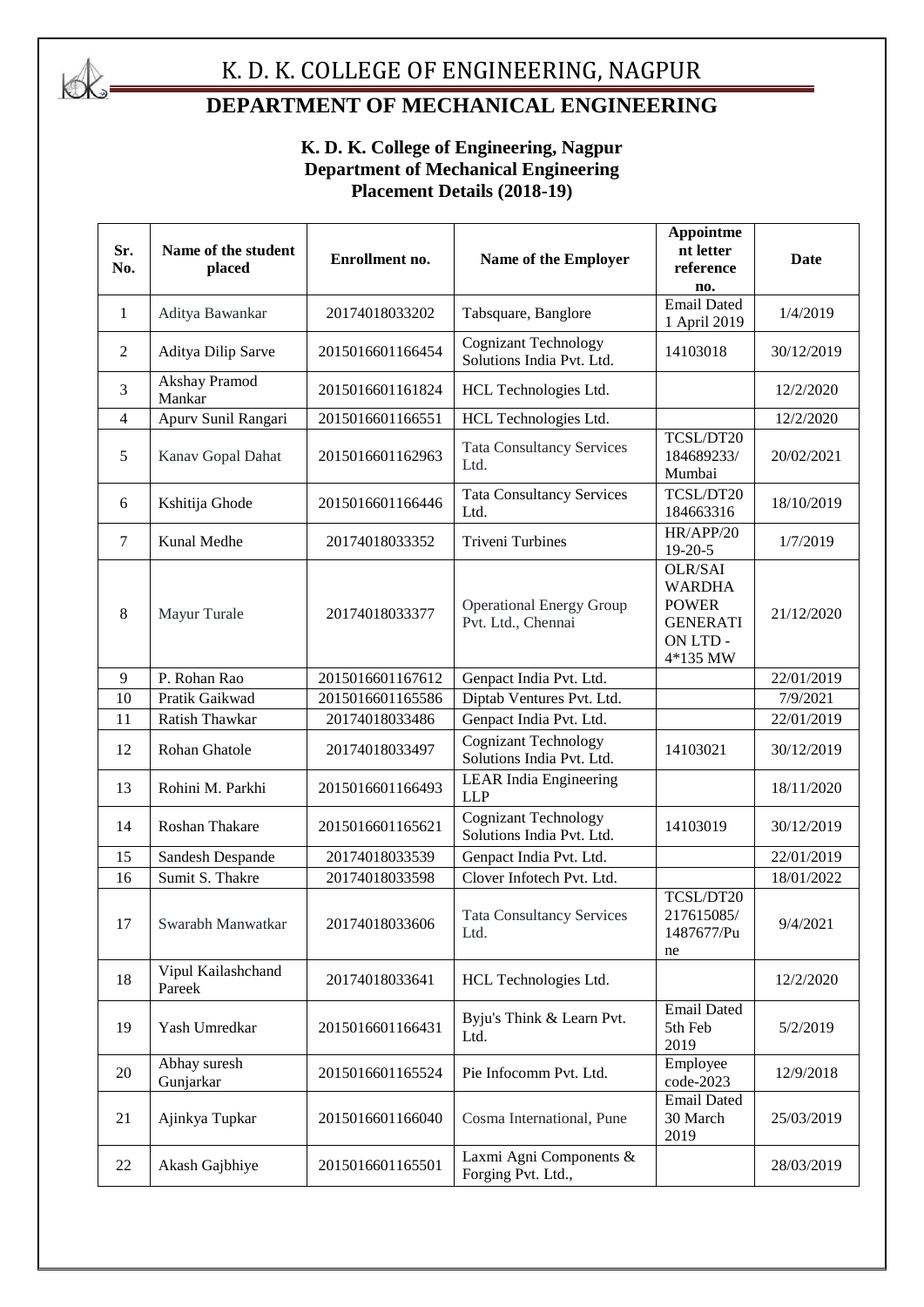

|    |                           |                  | Aurangabad                                                  |                                        |            |
|----|---------------------------|------------------|-------------------------------------------------------------|----------------------------------------|------------|
| 23 | Akash Patrabe             | 2015016601165555 | Shield Research, Indore                                     | LOI/18/09/2<br>018                     | 18/09/2018 |
| 24 | Akash Vairagade           | 2015016601165970 | Bosch Chassis Systems India<br>Pvt. Ltd., Chakan Pune       | <b>Email Dated</b><br>30 March<br>2019 | 25/03/2019 |
| 25 | Akash Y. Parate           | 2015016601166396 | Dhoot Transmission Pvt. Ltd.                                |                                        | 24/03/2019 |
| 26 | Akshay Bhivagde           | 2015016601162216 | Cosma International, Pune                                   | <b>Email Dated</b><br>30 March<br>2019 | 25/03/2019 |
| 27 | <b>Aniket Bartine</b>     | 20174018033241   | Production Modeling Pvt.<br>Ltd.                            |                                        | 11/10/2021 |
| 28 | Aniruddha S. Fulzale      | 2015016601162197 | Dhoot Transmission Pvt. Ltd.                                |                                        | 24/03/2019 |
| 29 | Ankit Kohad               | 2015016601167643 | Cosma International, Pune                                   | <b>Email Dated</b><br>30 March<br>2019 | 25/03/2019 |
| 30 | Anup Bante                | 2015016601165380 | Shield Research, Indore                                     | LOI/18/09/2<br>018                     | 18/09/2018 |
| 31 | Anupam Kishore            | 2015016601162391 | Cosma International, Pune                                   | <b>Email Dated</b><br>30 March<br>2019 | 25/03/2019 |
| 32 | Anurag Ravikumar<br>Bante | 2015016601162971 | Pie Infocomm Pvt. Ltd.                                      | Employee<br>code-2021                  | 12/9/2018  |
| 33 | Ashish Kasturwar          | 2015016601162143 | Cosma International, Pune                                   | <b>Email Dated</b><br>30 March<br>2019 | 25/03/2019 |
| 34 | Ashish Kolte              | 2015016601163011 | Cosma International, Pune                                   | Email Dated<br>30 March<br>2019        | 25/03/2019 |
| 35 | Ashish Kowe               | 2015016601165137 | Cosma International, Pune                                   | <b>Email Dated</b><br>30 March<br>2019 | 25/03/2019 |
| 36 | Ashish Limje              | 2015016601165996 | Shield Research, Indore                                     | LOI/18/09/2<br>018                     | 18/09/2018 |
| 37 | Atul Meshram              | 2015016601162930 | Laxmi Agni Components &<br>Forging Pvt. Ltd.,<br>Aurangabad |                                        | 28/03/2019 |
| 38 | <b>Bhushan Tupat</b>      | 2015016601166000 | Laxmi Agni Components &<br>Forging Pvt. Ltd.,<br>Aurangabad |                                        | 28/03/2019 |
| 39 | <b>Bipin Gupta</b>        | 2015016601165853 | Cosma International, Pune                                   | <b>Email Dated</b><br>30 March<br>2019 | 25/03/2019 |
| 40 | Choshikant G. Surkar      | 20174018000243   | Dhoot Transmission Pvt. Ltd.                                |                                        | 24/03/2019 |
| 41 | Dhaval Devikar            | 2015016601166705 | Cosma International, Pune                                   | <b>Email Dated</b><br>30 March<br>2019 | 25/03/2019 |
| 42 | Dhiraj Kuril              | 2015016601166067 | Cosma International, Pune                                   | <b>Email Dated</b><br>30 March<br>2019 | 25/03/2019 |
| 43 | Dinesh Pawar              | 20174018033292   | DesignTech System Pvt.<br>Ltd., Pune                        | APP/PNQ/2<br>40214/4994                | 14/02/2022 |
| 44 | Eknath Vidhate            | 2015016601165516 | Cosma International, Pune                                   | <b>Email Dated</b><br>30 March<br>2019 | 25/03/2019 |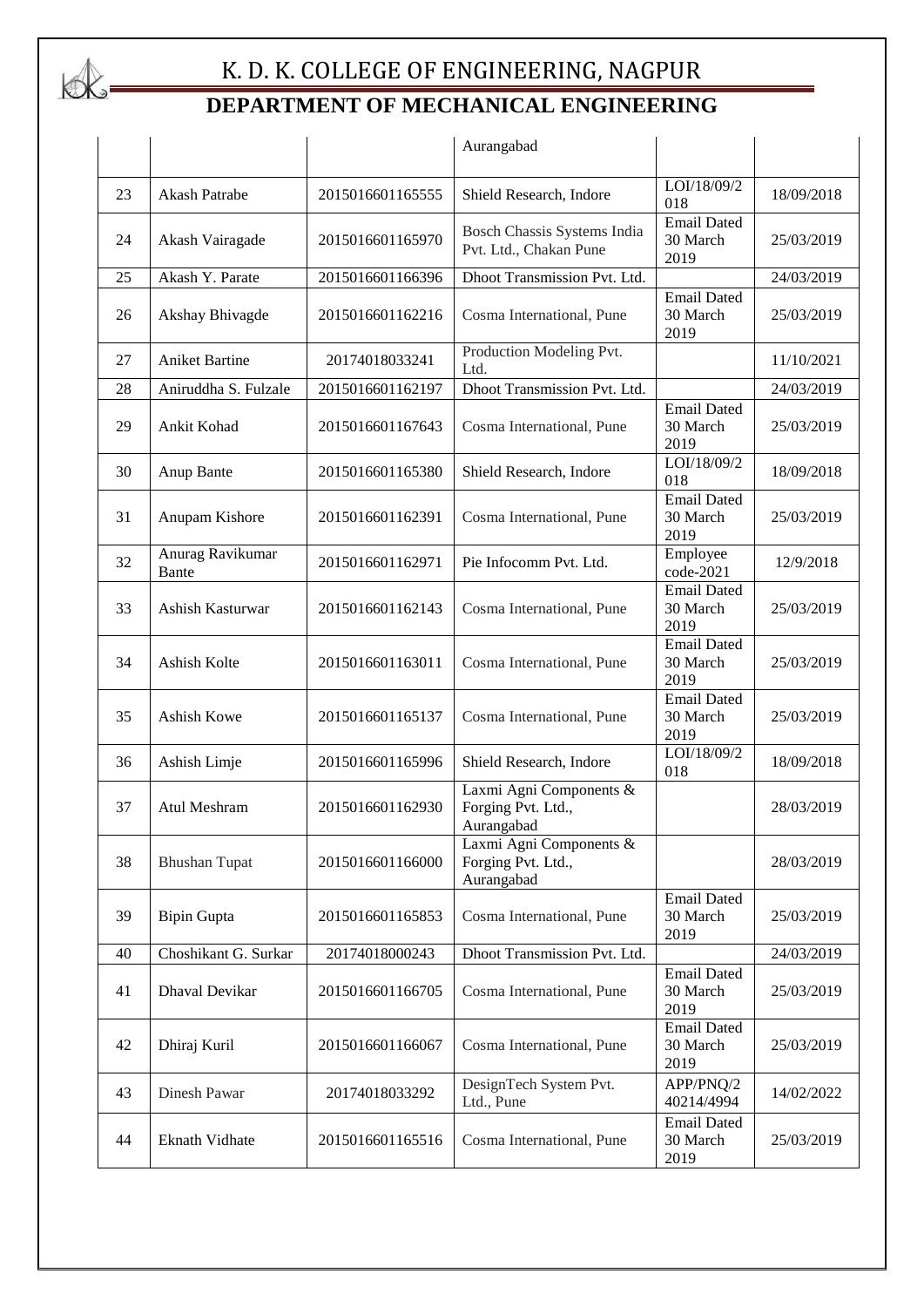# $\&$

| 45 | Harshal Devgade           | 20174018033314   | Cosma International, Pune                                         | <b>Email Dated</b><br>30 March<br>2019          | 25/03/2019 |
|----|---------------------------|------------------|-------------------------------------------------------------------|-------------------------------------------------|------------|
| 46 | Harshitsingh S. Pawar     | 2015016601165960 | Dhoot Transmission Pvt. Ltd.                                      |                                                 | 24/03/2019 |
| 47 | Himanshu Nasare           | 2015016601167680 | Cosma International, Pune                                         | <b>Email Dated</b><br>30 March<br>2019          | 25/03/2019 |
| 48 | Hitanshu Kumbhare         | 2015016601165310 | Laxmi Agni Components &<br>Forging Pvt. Ltd.,<br>Aurangabad       |                                                 | 28/03/2019 |
| 49 | Janvi Ilmulwar            | 2015016601166133 | Laxmi Agni Components &<br>Forging Pvt. Ltd.,<br>Aurangabad       |                                                 | 28/03/2019 |
| 50 | Karina Sheshrao<br>Mungle | 20174018033017   | Ordnance Factory, Bhandara                                        | HRD/Deg.D<br>ip./Engagem<br>ent/78/18-<br>19/BF | 17/06/2019 |
| 51 | Kartik Bhawalkar          | 2015016601162955 | Umang Engineering Pvt. Ltd.                                       |                                                 | 19/01/2020 |
| 52 | Kausthub<br>Kumbhalkar    | 20174018033345   | Shield Research, Indore                                           | LOI/18/09/2<br>018                              | 18/09/2018 |
| 53 | Komal Tonge               | 2015016601166485 | Dhoot Transmission Pvt. Ltd.                                      |                                                 | 24/03/2019 |
| 54 | Krunal Gomase             | 2015016601167577 | Cosma International, Pune                                         | <b>Email Dated</b><br>30 March<br>2019          | 25/03/2019 |
| 55 | Kunal Ghagre              | 2015016601162642 | Shield Research, Indore                                           | LOI/18/09/2<br>018                              | 18/09/2018 |
| 56 | Lalit Kakde               | 20174018033359   | Indo Rama, Nagpur                                                 | 101508                                          | 1/8/2020   |
| 57 | Lukesh S. Karmore         | 2015016601162665 | Dhoot Transmission Pvt. Ltd.                                      |                                                 | 24/03/2019 |
| 58 | Mohit Ghodmare            | 20174018033386   | Shield Research, Indore                                           | LOI/18/09/2<br>018                              | 18/09/2018 |
| 59 | Mohit J Dhote             | 2015016601162440 | Dhoot Transmission Pvt. Ltd.                                      |                                                 | 24/03/2019 |
| 60 | Mukesh Mathankar          | 2015016601161766 | <b>Wardhavalley Farmer</b><br>Producer Company Limited,<br>Mumbai |                                                 | 15/11/2021 |
| 61 | Nikhil Lanjewar           | 2015016601166357 | Cosma International, Pune                                         | <b>Email Dated</b><br>30 March<br>2019          | 25/03/2019 |
| 62 | Nilesh Raut               | 2015016601168027 | Cosma International, Pune                                         | <b>Email Dated</b><br>30 March<br>2019          | 25/03/2019 |
| 63 | Nirbhay A. Yeole          | 2015016601167732 | Dhoot Transmission Pvt. Ltd.                                      |                                                 | 24/03/2019 |
| 64 | Nutan Khapre              | 2015016601162093 | Cosma International, Pune                                         | <b>Email Dated</b><br>30 March<br>2019          | 25/03/2019 |
| 65 | Prajakta D. Kohale        | 20174018033071   | Dhoot Transmission Pvt. Ltd.                                      |                                                 | 24/03/2019 |
| 66 | Pranit Dongre             | 2015016601166117 | Shield Research, Indore                                           | LOI/18/09/2<br>018                              | 18/09/2018 |
| 67 | Prashant Barsagade        | 2015016601165393 | Cosma International, Pune                                         | <b>Email Dated</b><br>30 March<br>2019          | 25/03/2019 |
| 68 | Prashant Gawalkar         | 2015016601165427 | Laxmi Agni Components &<br>Forging Pvt. Ltd.,<br>Aurangabad       |                                                 | 28/03/2019 |
| 69 | Pratik Sukhadeve          | 2015016601162495 | Laxmi Agni Components &<br>Forging Pvt. Ltd.,<br>Aurangabad       |                                                 | 28/03/2019 |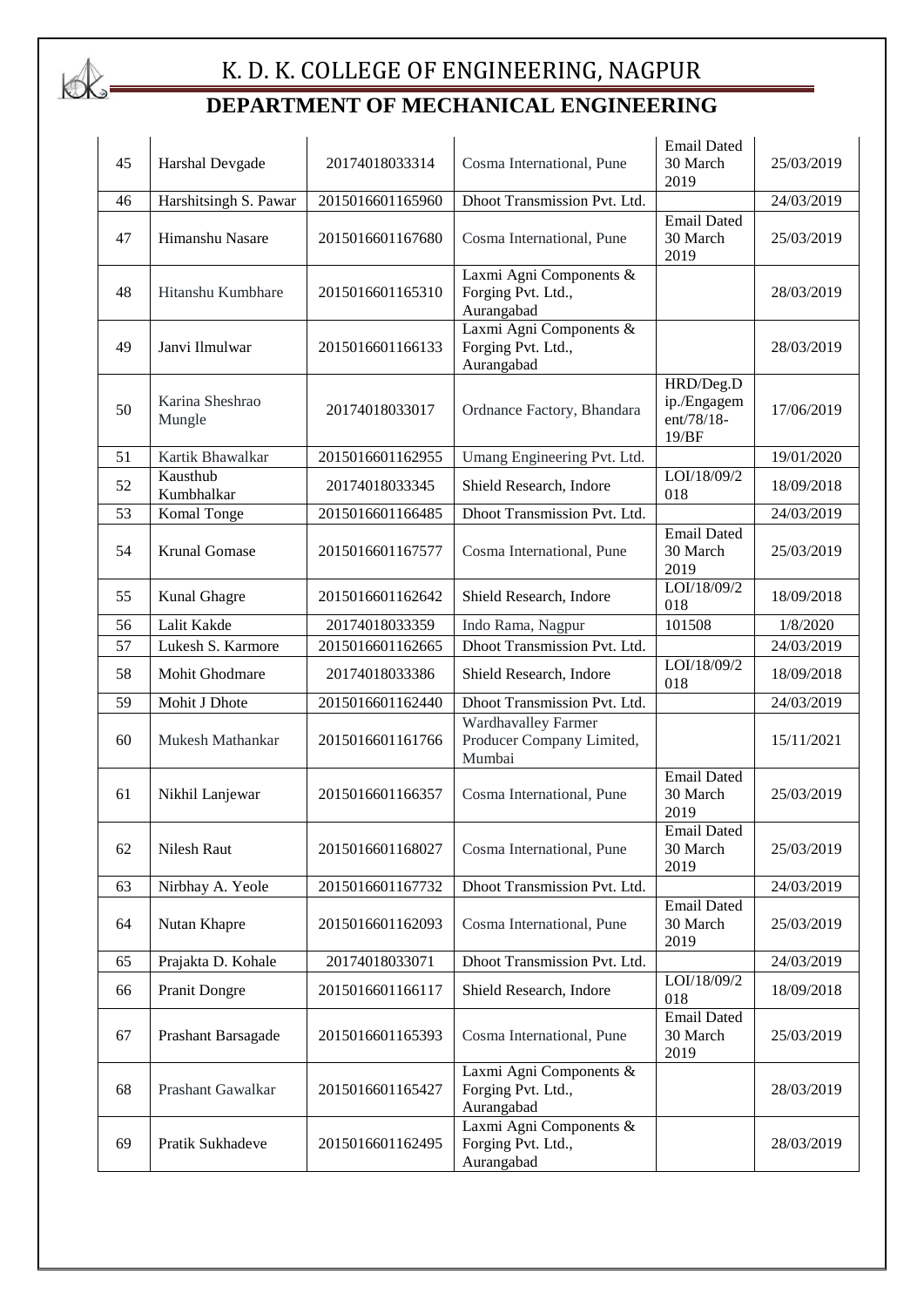

| 70 | Pravin Kamble            | 2015016601165861 | High-Technext Engineering<br>and Telecom Pvt. Ltd        |                                        | 15/07/2019 |
|----|--------------------------|------------------|----------------------------------------------------------|----------------------------------------|------------|
| 71 | <b>Rahul Kathaute</b>    | 2015016601165702 | HPCL, Mumbai                                             | <b>WMHMCC</b><br>000051                | 18/02/2021 |
| 72 | Rahul Pache              | 2015016601168116 | <b>High-Technext Engineering</b><br>and Telecom Pvt. Ltd |                                        | 15/07/2019 |
| 73 | Raj Ramtekkar            | 2015016601165532 | Dhoot Transmission Pvt. Ltd.                             |                                        | 24/03/2019 |
| 74 | Rajat Hiwase             | 2015016601165942 | Cosma International, Pune                                | <b>Email Dated</b><br>30 March<br>2019 | 25/03/2019 |
| 75 | Rajesh Manekar           | 2015016601163525 | Cosma International, Pune                                | <b>Email Dated</b><br>30 March<br>2019 | 25/03/2019 |
| 76 | Rakesh S. Zod            | 20174018033483   | Dhoot Transmission Pvt. Ltd.                             |                                        | 24/03/2019 |
| 77 | <b>Rekchand Wankhede</b> | 20174018033488   | Bosch Chassis Systems India<br>Pvt. Ltd., Chakan Pune    | <b>Email Dated</b><br>30 March<br>2019 | 25/03/2019 |
| 78 | <b>Ritesh Shende</b>     | 2015016601162375 | Shield Research, Indore                                  | LOI/18/09/2<br>018                     | 18/09/2018 |
| 79 | Rohit Deshmukh           | 20174018033509   | Shield Research, Indore                                  | LOI/18/09/2<br>018                     | 18/09/2018 |
| 80 | Roshan F. Shende         | 2015016601166690 | Dhoot Transmission Pvt. Ltd.                             |                                        | 24/03/2019 |
| 81 | Roshan Parate            | 20174018033511   | Bosch Chassis Systems India<br>Pvt. Ltd., Chakan Pune    | <b>Email Dated</b><br>30 March<br>2019 | 25/03/2019 |
| 82 | Sakshi R. Lohakare       | 2015016601165926 | Dhoot Transmission Pvt. Ltd.                             |                                        | 24/03/2019 |
| 83 | <b>Sanket Daware</b>     | 2015016601165331 | Shield Research, Indore                                  | LOI/18/09/2<br>018                     | 18/09/2018 |
| 84 | Saurabh Chahande         | 2015016601165903 | Cosma International, Pune                                | <b>Email Dated</b><br>30 March<br>2019 | 25/03/2019 |
| 85 | Shantanu Prakash<br>Makh | 2015016601165404 | Pie Infocomm Pvt. Ltd.                                   | Employee<br>$code-2024$                | 12/9/2018  |
| 86 | Shashank Malviya         | 2015016601167580 | <b>Cognizant Technology</b><br>Solutions India Pvt. Ltd. | 14103017                               | 30/12/2019 |
| 87 | Shreyas Dawande          | 20174018033572   | Bosch Chassis Systems India<br>Pvt. Ltd., Chakan Pune    | <b>Email Dated</b><br>30 March<br>2019 | 25/03/2019 |
| 88 | Shubham Bagade           | 2015016601164784 | Cosma International, Pune                                | <b>Email Dated</b><br>30 March<br>2019 | 25/03/2019 |
| 89 | Shubham Bhoyar           | 2015016601162135 | <b>Cognizant Technology</b><br>Solutions India Pvt. Ltd. | 14103020                               | 30/12/2019 |
| 90 | Shubham Deshmukh         | 20174018033584   | Bosch Chassis Systems India<br>Pvt. Ltd., Chakan Pune    | <b>Email Dated</b><br>30 March<br>2019 | 25/03/2019 |
| 91 | Shubham Irpate           | 20174018033576   | Bosch Chassis Systems India<br>Pvt. Ltd., Chakan Pune    | <b>Email Dated</b><br>30 March<br>2019 | 25/03/2019 |
| 92 | Shubham Mangrudkar       | 2015016601166102 | Cosma International, Pune                                | <b>Email Dated</b><br>30 March<br>2019 | 25/03/2019 |
| 93 | Shubham Moharkar         | 2015016601163460 | Shield Research, Indore                                  | LOI/18/09/2<br>018                     | 18/09/2018 |
| 94 | Shubham Musale           | 20174018033579   | Cosma International, Pune                                | <b>Email Dated</b><br>30 March         | 25/03/2019 |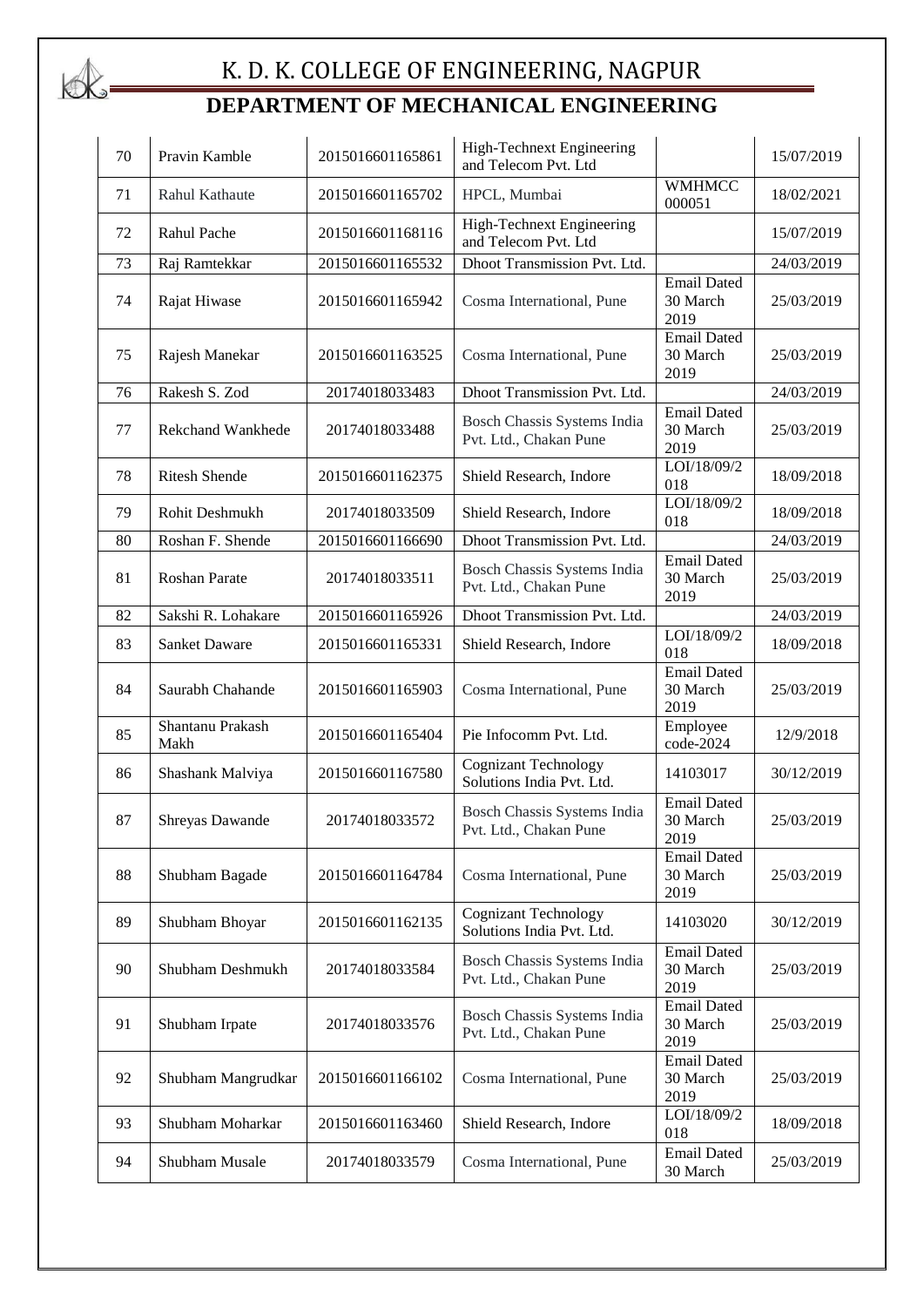

|     |                         |                  |                                                             | 2019                                   |            |
|-----|-------------------------|------------------|-------------------------------------------------------------|----------------------------------------|------------|
| 95  | Shubham Surawar         | 2015016601165741 | Laxmi Agni Components &<br>Forging Pvt. Ltd.,<br>Aurangabad |                                        | 28/03/2019 |
| 96  | Shubham Yerne           | 20174018033587   | Arrelic Reliability Pvt. Ltd                                | A1210022                               | 1/4/2022   |
| 97  | Shweta P. Gurpude       | 2015016601162657 | Dhoot Transmission Pvt. Ltd.                                |                                        | 24/03/2019 |
| 98  | Shyam Wankhede          | 2015016601165184 | Cosma International, Pune                                   | <b>Email Dated</b><br>30 March<br>2019 | 25/03/2019 |
| 99  | Snehadeep Shahare       | 20174018033590   | Bosch Chassis Systems India<br>Pvt. Ltd., Chakan Pune       | <b>Email Dated</b><br>30 March<br>2019 | 25/03/2019 |
| 100 | Sonu Kumar Singh        | 2015016601166601 | Shield Research, Indore                                     | LOI/18/09/2<br>018                     | 18/09/2018 |
| 101 | Sushil I. Bhade         | 2015016601166462 | Dhoot Transmission Pvt. Ltd.                                |                                        | 24/03/2019 |
| 102 | <b>Suyog Parate</b>     | 2015016601162986 | High-Technext Engineering<br>and Telecom Pvt. Ltd           |                                        | 15/07/2019 |
| 103 | Utkarsh Telkapaliwar    | 2015016601165443 | Cosma International, Pune                                   | <b>Email Dated</b><br>30 March<br>2019 | 25/03/2019 |
| 104 | Vedant Puranik          | 2015016601166574 | Shield Research, Indore                                     | LOI/18/09/2<br>018                     | 18/09/2018 |
| 105 | Vikrant H. Pujari       | 20174018033638   | Dhoot Transmission Pvt. Ltd.                                |                                        | 24/03/2019 |
| 106 | <b>Vishal Ninave</b>    | 20174018033644   | Shield Research, Indore                                     | LOI/18/09/2<br>018                     | 18/09/2018 |
| 107 | Vithika Nimgade         | 2015016601167740 | Pie Infocomm Pvt. Ltd.                                      | Employee<br>code-2026                  | 12/9/2018  |
| 108 | Vyankatesh Umredkar     | 2015016601166415 | Shield Research, Indore                                     | LOI/18/09/2<br>018                     | 18/09/2018 |
| 109 | Yash Sanjay<br>Lokhande | 20174018033652   | Pie Infocomm Pvt. Ltd.                                      | Employee<br>code-2020                  | 12/9/2018  |
| 110 | Yash Ajay Jaiswal       | 201516601167941  | Pie Infocomm Pvt. Ltd.                                      | Employee<br>code-2025                  | 12/9/2018  |
| 111 | Yash Ghawghave          | 2015016601162336 | Shield Research, Indore                                     | LOI/18/09/2<br>018                     | 18/09/2018 |
| 112 | Yogesh Nandanwar        | 2015016601165497 | Cosma International, Pune                                   | <b>Email Dated</b><br>30 March<br>2019 | 25/03/2019 |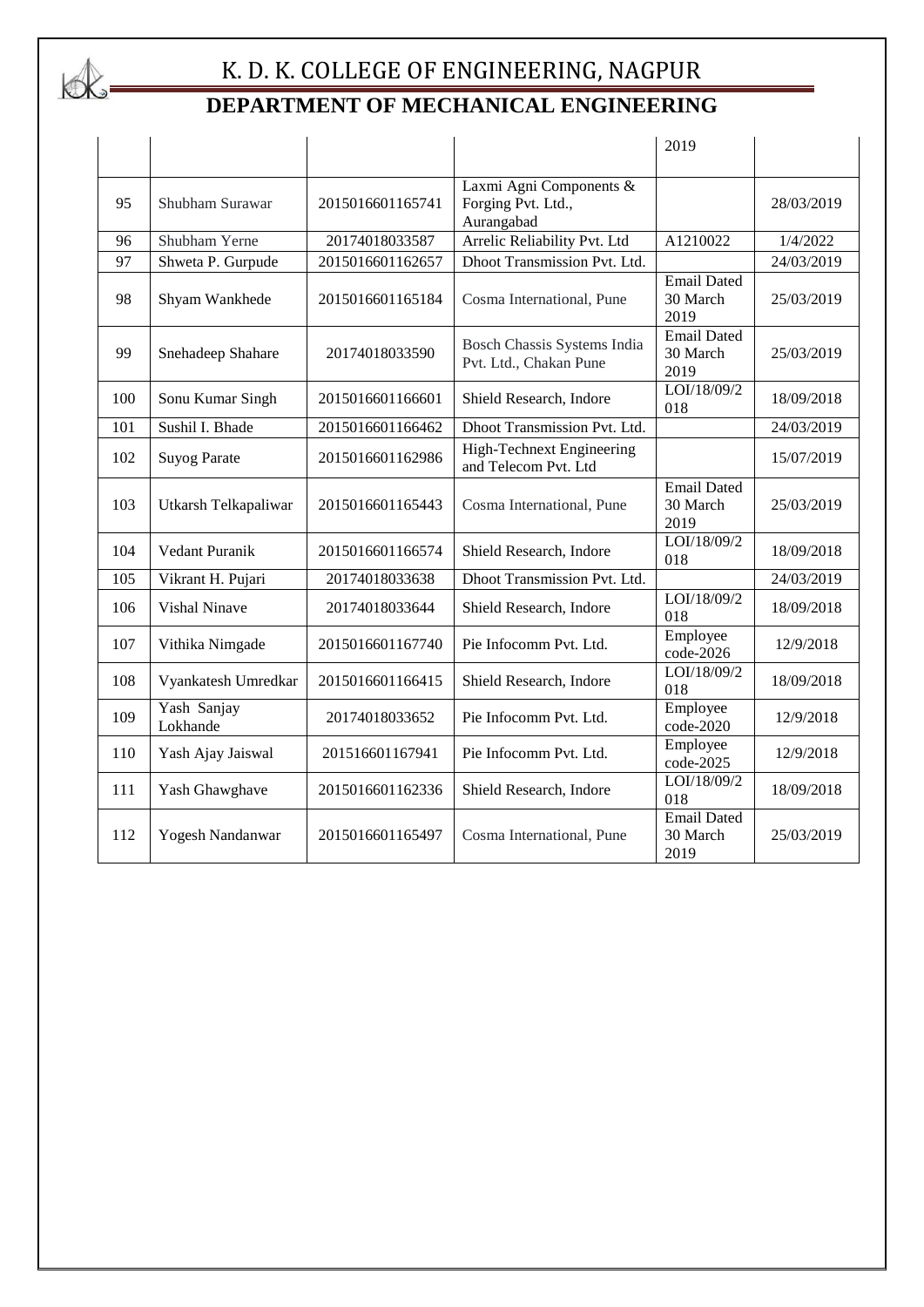

# K. D. K. COLLEGE OF ENGINEERING, NAGPUR

# **DEPARTMENT OF MECHANICAL ENGINEERING**

#### **K. D. K. College of Engineering, Nagpur Department of Mechanical Engineering Higher Study Details (2018-19)**

| Sr.<br>No.     | Name of the student     | Enrollment no.   | Specialization                                    | <b>Name of Institute</b>                                                                      |
|----------------|-------------------------|------------------|---------------------------------------------------|-----------------------------------------------------------------------------------------------|
| 1              | Sourabh S. Kamble       | 2015016601162417 | Diploma in Industrial<br><b>Robotics</b>          | Oberoi Center of Excellance,<br><b>RTM Nagpur University</b>                                  |
| 2              | Kaustubh Anil Vanalkar  | 2015016601168132 | M. Tech (Mechanical<br><b>Engineering Design)</b> | K. D. K. College of Engineering,<br>Nagpur                                                    |
| 3              | Sarang Khachade         | 2015016601165733 | M. Tech (Mechanical<br><b>Engineering Design)</b> | K. D. K. College of Engineering,<br>Nagpur                                                    |
| $\overline{4}$ | NInad D. Kumre          | 2015016601161751 | Diploma in Sound<br>Engineering                   | Seamedu, Mumbai                                                                               |
| 5              | Bhushan Gillurkar       | 2015016601165981 | <b>MBA</b>                                        | K. D. K. College of Engineering,<br>Nagpur                                                    |
| 6              | Utkarsh Rajmuni Tirpude | 2015016601161816 | <b>MBA</b>                                        | Shree C. E. Society's Indira<br>Institute of Management, Pune                                 |
| $\overline{7}$ | Pallavi Suresh Ghugul   | 2015016601165203 | MBA                                               | Sau Leena Kishor Mamidvar<br><b>Institute of Management Studies</b><br>& Research, Chandrapur |
| 8              | Nohar Lingalwar         | 2015016601163096 | Project Management                                | Western Institute of Technology,<br>New Zealand                                               |